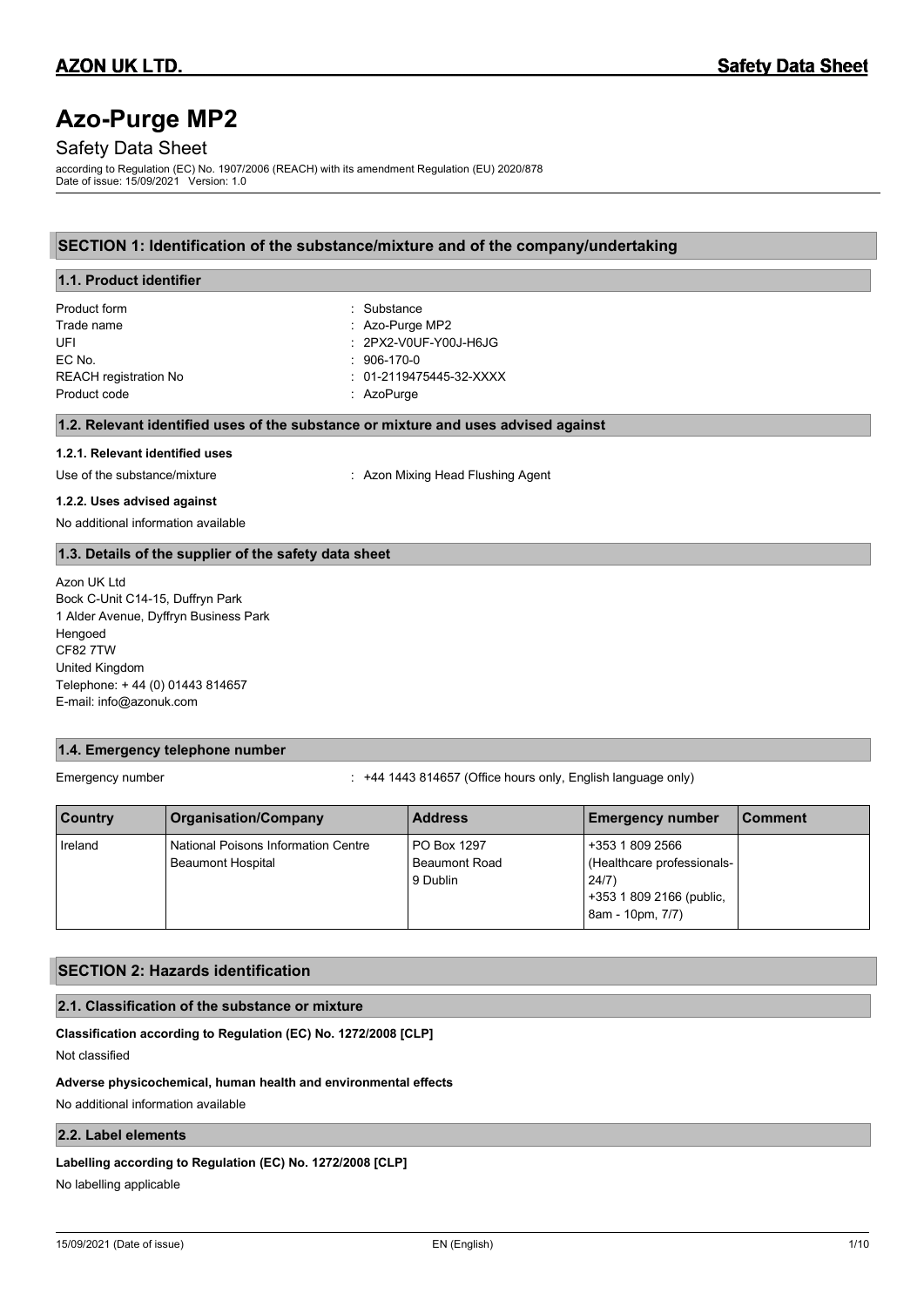### **2.3. Other hazards**

This substance/mixture does not meet the PBT criteria of REACH regulation, annex XIII This substance/mixture does not meet the vPvB criteria of REACH regulation, annex XIII

The substance is not included in the list established in accordance with Article 59(1) of REACH for having endocrine disrupting properties, or is not identified as having endocrine disrupting properties in accordance with the criteria set out in Commission Delegated Regulation (EU) 2017/2100 or Commission Regulation (EU) 2018/605

### **SECTION 3: Composition/information on ingredients**

# **3.1. Substances**

Name : Reaction mass of dimethyl adipate and dimethyl glutarate and dimethyl succinate  $: 906 - 170 - 0$ 

| <b>Name</b>        | <b>Product identifier</b>               | $\frac{9}{6}$ |
|--------------------|-----------------------------------------|---------------|
| Dimethyl Glutarate | CAS-No.: 1119-40-0<br>EC No.: 214-277-2 | $55 - 65*$    |
| Dimethyl Succinate | CAS-No.: 106-65-0<br>EC No.: 203-419-9  | $15 - 25*$    |
| dimethyl adipate   | CAS-No.: 627-93-0<br>EC No.: 211-020-6  | $10 - 25*$    |

Comments : \* These substances are present in EC No. 906-170-0

# **3.2. Mixtures**

Not applicable

# **SECTION 4: First aid measures**

| 4.1. Description of first aid measures                           |                                                                                                                                                                                                                                                          |
|------------------------------------------------------------------|----------------------------------------------------------------------------------------------------------------------------------------------------------------------------------------------------------------------------------------------------------|
| First-aid measures general                                       | : Never give anything by mouth to an unconscious person. If you feel unwell, seek medical<br>advice (show the label where possible).                                                                                                                     |
| First-aid measures after inhalation                              | Remove to fresh air, keep the patient warm and at rest. If symptoms develop, obtain<br>medical attention.                                                                                                                                                |
| First-aid measures after skin contact                            | : Remove affected clothing and wash all exposed skin area with mild soap and water,<br>followed by warm water rinse. If skin irritation occurs: Get medical advice/attention.                                                                            |
| First-aid measures after eye contact                             | Rinse cautiously with water for several minutes. Ensure that folded skin of eyelids is<br>thoroughly washed with water. Remove contact lenses, if present and easy to do. Continue<br>rinsing. If eye irritation persists: Get medical advice/attention. |
| First-aid measures after ingestion                               | : Do NOT induce vomiting. Never give anything by mouth to an unconscious person. Rinse<br>mouth. Give 100 - 200 ml of water to drink. If symptoms develop, obtain medical attention.                                                                     |
| 4.2. Most important symptoms and effects, both acute and delayed |                                                                                                                                                                                                                                                          |
| Symptoms/effects after skin contact                              | : May cause slight irritation to the skin.                                                                                                                                                                                                               |
|                                                                  |                                                                                                                                                                                                                                                          |

Symptoms/effects after eye contact : May cause slight irritation to eyes. Symptoms/effects after ingestion : Ingestion may cause discomfort.

#### **4.3. Indication of any immediate medical attention and special treatment needed**

Treat symptomatically.

| 5.1. Extinguishing media       |                                                                                      |
|--------------------------------|--------------------------------------------------------------------------------------|
| Suitable extinguishing media   | : Carbon dioxide. Dry chemical. Alcohol-resistant foam. For large fire: Water spray. |
| Unsuitable extinguishing media | : Do not use water jet.                                                              |

# Fire hazard **in the set of the set of the set of the set of the set of the set of the set of the set of the set of the set of the set of the set of the set of the set of the set of the set of the set of the set of the set**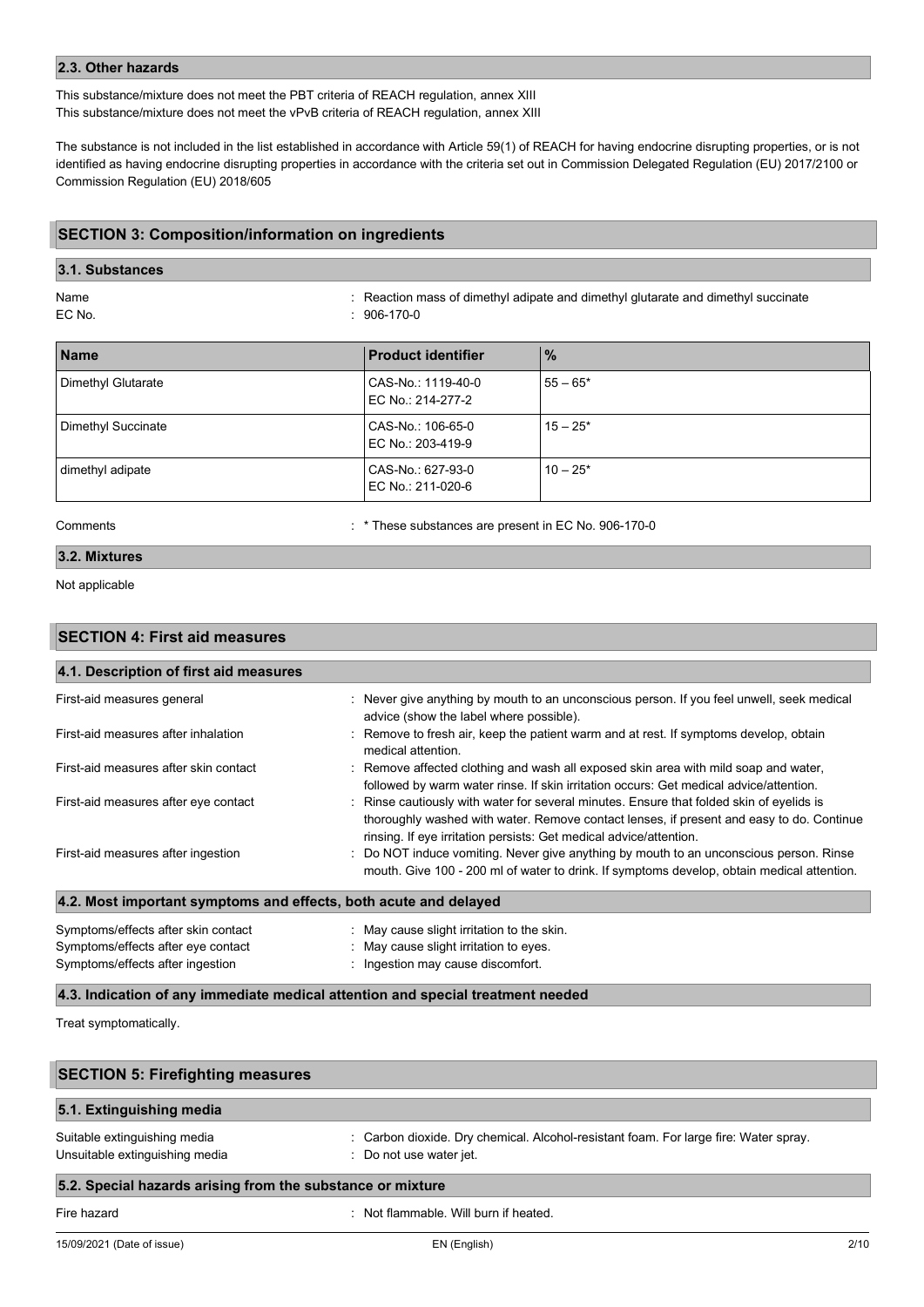Hazardous decomposition products in case of fire : Carbon monoxide. Carbon dioxide.

| 5.3. Advice for firefighters   |                                                                                               |
|--------------------------------|-----------------------------------------------------------------------------------------------|
| Firefighting instructions      | : Cool closed containers exposed to fire with water spray. Exercise caution when fighting any |
|                                | chemical fire. Prevent fire fighting water from entering the environment.                     |
| Protection during firefighting | : As in any fire, wear self-contained breathing apparatus and full protective gear.           |

| <b>SECTION 6: Accidental release measures</b>                            |                                                                                                                                                               |  |  |
|--------------------------------------------------------------------------|---------------------------------------------------------------------------------------------------------------------------------------------------------------|--|--|
| 6.1. Personal precautions, protective equipment and emergency procedures |                                                                                                                                                               |  |  |
| 6.1.1. For non-emergency personnel                                       |                                                                                                                                                               |  |  |
| Emergency procedures                                                     | : Ventilate area. Avoid inhalation of vapours. Avoid contact with eyes, skin and clothing.<br>Evacuate unnecessary personnel.                                 |  |  |
| 6.1.2. For emergency responders                                          |                                                                                                                                                               |  |  |
| Protective equipment<br>Emergency procedures                             | : Use personal protective equipment as required. See Section 8.<br>: Ventilate area. Avoid inhalation of vapours. Avoid contact with eyes, skin and clothing. |  |  |

# **6.2. Environmental precautions**

Do not allow to enter drains or water courses. Notify authorities if product enters sewers or public waters.

| 6.3. Methods and material for containment and cleaning up |                                                                                                                                                                                                                                      |  |  |
|-----------------------------------------------------------|--------------------------------------------------------------------------------------------------------------------------------------------------------------------------------------------------------------------------------------|--|--|
| For containment<br>Methods for cleaning up                | : Stop leak, if possible without risk. Dam up the liquid spill.<br>: Absorb with earth, sand or other non-combustible material and transfer to containers for<br>later disposal. Wash contaminated area with large amounts of water. |  |  |

# **6.4. Reference to other sections**

SECTION 8: Exposure controls/personal protection. SECTION 13: Disposal considerations.

| <b>SECTION 7: Handling and storage</b>                            |                                                                                                                                                                                                                                                                                                                      |  |  |
|-------------------------------------------------------------------|----------------------------------------------------------------------------------------------------------------------------------------------------------------------------------------------------------------------------------------------------------------------------------------------------------------------|--|--|
| 7.1. Precautions for safe handling                                |                                                                                                                                                                                                                                                                                                                      |  |  |
| Precautions for safe handling                                     | : Avoid contact with skin, eyes and clothing. Avoid inhalation of vapours. Provide good<br>ventilation in process area to prevent formation of vapour.                                                                                                                                                               |  |  |
| Hygiene measures                                                  | : Handle in accordance with good industrial hygiene and safety practice. Do not eat, drink or<br>smoke when using this product. Wash hands and other exposed areas with mild soap and<br>water before eating, drinking or smoking and when leaving work. Take off contaminated<br>clothing and wash it before reuse. |  |  |
| 7.2. Conditions for safe storage, including any incompatibilities |                                                                                                                                                                                                                                                                                                                      |  |  |
| Storage conditions                                                | : Store tightly closed in a dry, cool and well-ventilated place. Special Sensitivity - Opened<br>containers should be protected with a dry air or nitrogen padding. A drierrite or silica gel<br>drying system on the vents can also be used.                                                                        |  |  |
| Incompatible materials                                            | : Strong oxidising agents. Strong alkalis. Strong acids.                                                                                                                                                                                                                                                             |  |  |
| Storage temperature                                               | : $-18-30$ °C Do not exceed 49°C                                                                                                                                                                                                                                                                                     |  |  |

Azon Mixing Head Flushing Agent.

# **SECTION 8: Exposure controls/personal protection**

# **8.1. Control parameters**

#### **8.1.1. National occupational exposure and biological limit values**

No additional information available

# **8.1.2. Recommended monitoring procedures**

No additional information available

#### **8.1.3. Air contaminants formed**

No additional information available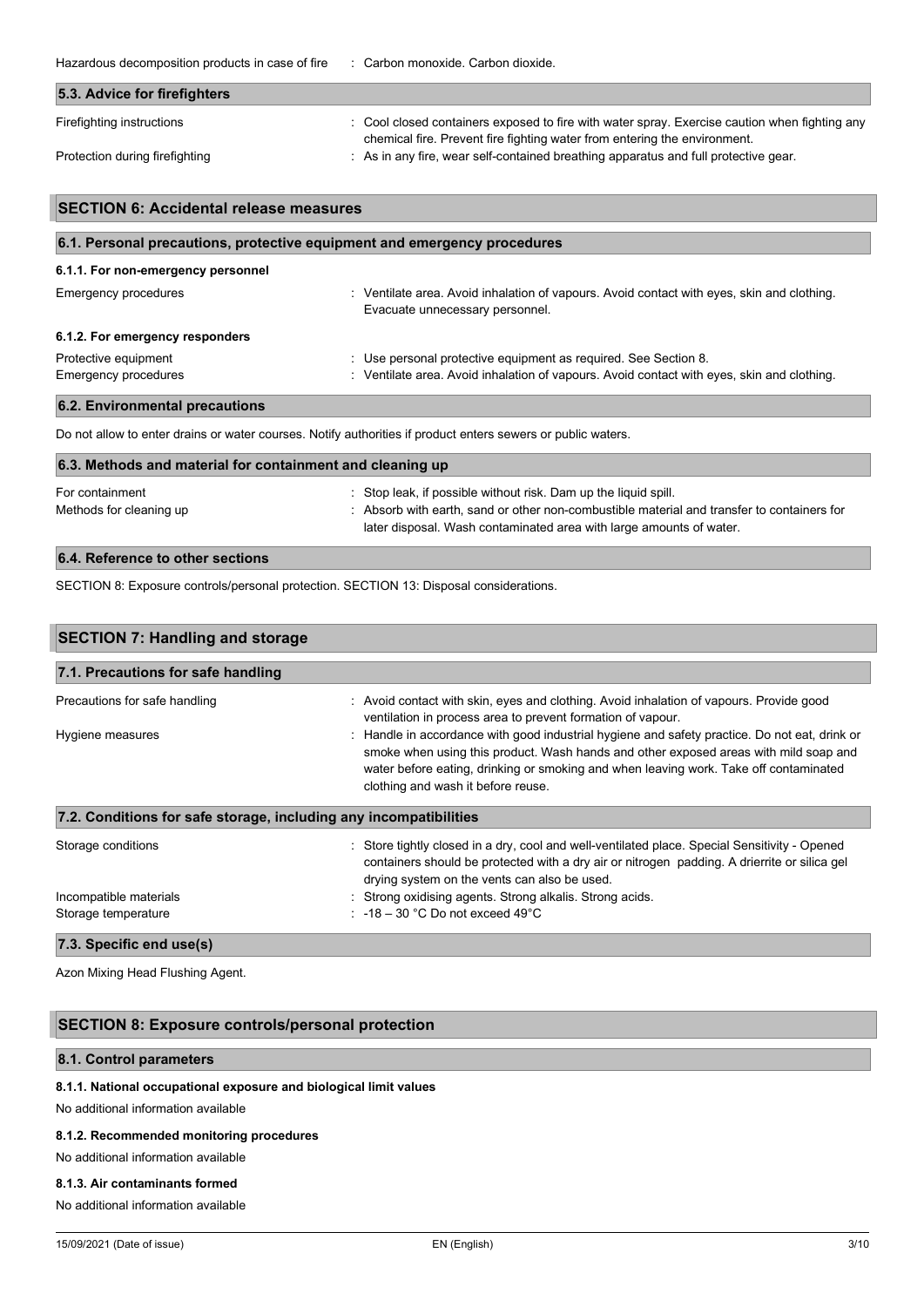# **8.1.4. DNEL and PNEC**

| <b>Azo-Purge MP2</b>                   |                      |  |
|----------------------------------------|----------------------|--|
| <b>DNEL/DMEL (Workers)</b>             |                      |  |
| Long-term - local effects, inhalation  | $8.3 \text{ mg/m}^3$ |  |
| <b>DNEL/DMEL (General population)</b>  |                      |  |
| Long-term - local effects, inhalation  | $5 \text{ mg/m}^3$   |  |
| <b>PNEC (Water)</b>                    |                      |  |
| PNEC aqua (freshwater)                 | $0.018$ mg/l         |  |
| PNEC aqua (marine water)               | 0.0018 mg/l          |  |
| PNEC aqua (intermittent, freshwater)   | 0.16 mg/kg KW        |  |
| PNEC aqua (intermittent, marine water) | 0.016 mg/kg dwt      |  |
| <b>PNEC (Soil)</b>                     |                      |  |
| <b>PNEC</b> soil                       | 0.09 mg/kg dwt       |  |
| <b>PNEC (STP)</b>                      |                      |  |
| PNEC sewage treatment plant            | 10 mg/ $m3$          |  |

#### **8.1.5. Control banding**

No additional information available

#### **8.2. Exposure controls**

#### **8.2.1. Appropriate engineering controls**

#### **Appropriate engineering controls:**

Provide good ventilation in process area to prevent formation of vapour.

#### **8.2.2. Personal protection equipment**

#### **Personal protective equipment:**

Avoid all unnecessary exposure.

#### **8.2.2.1. Eye and face protection**

#### **Eye protection:**

Wear goggles or safety glasses with side shields if contact with the eyes is possible. Standard EN 166 - Personal eye-protection.

**8.2.2.2. Skin protection**

#### **Skin and body protection:**

Long-sleeved protective clothing

#### **Hand protection:**

Wear protective gloves if skin contact is possible. Standard EN 374 - Protective gloves against chemicals. Butyl rubber (IIR): Material thickness: >= 0.5 mm, Breakthrough time: >= 480 minutes. The exact breakthrough time has to be found out by the manufacturer of the protective gloves and has to be observed. Gloves should be removed and replaced if there are any signs of degradation or breakthrough.

#### **8.2.2.3. Respiratory protection**

#### **Respiratory protection:**

Not required for normal conditions of use. In case of insufficient ventilation, wear suitable respiratory equipment

#### **8.2.2.4. Thermal hazards**

#### **Thermal hazard protection:**

Not required for normal conditions of use.

#### **8.2.3. Environmental exposure controls**

#### **Environmental exposure controls:**

Avoid release to the environment.

#### **Other information:**

Do not eat, drink or smoke during use. Handle in accordance with good industrial hygiene and safety procedures.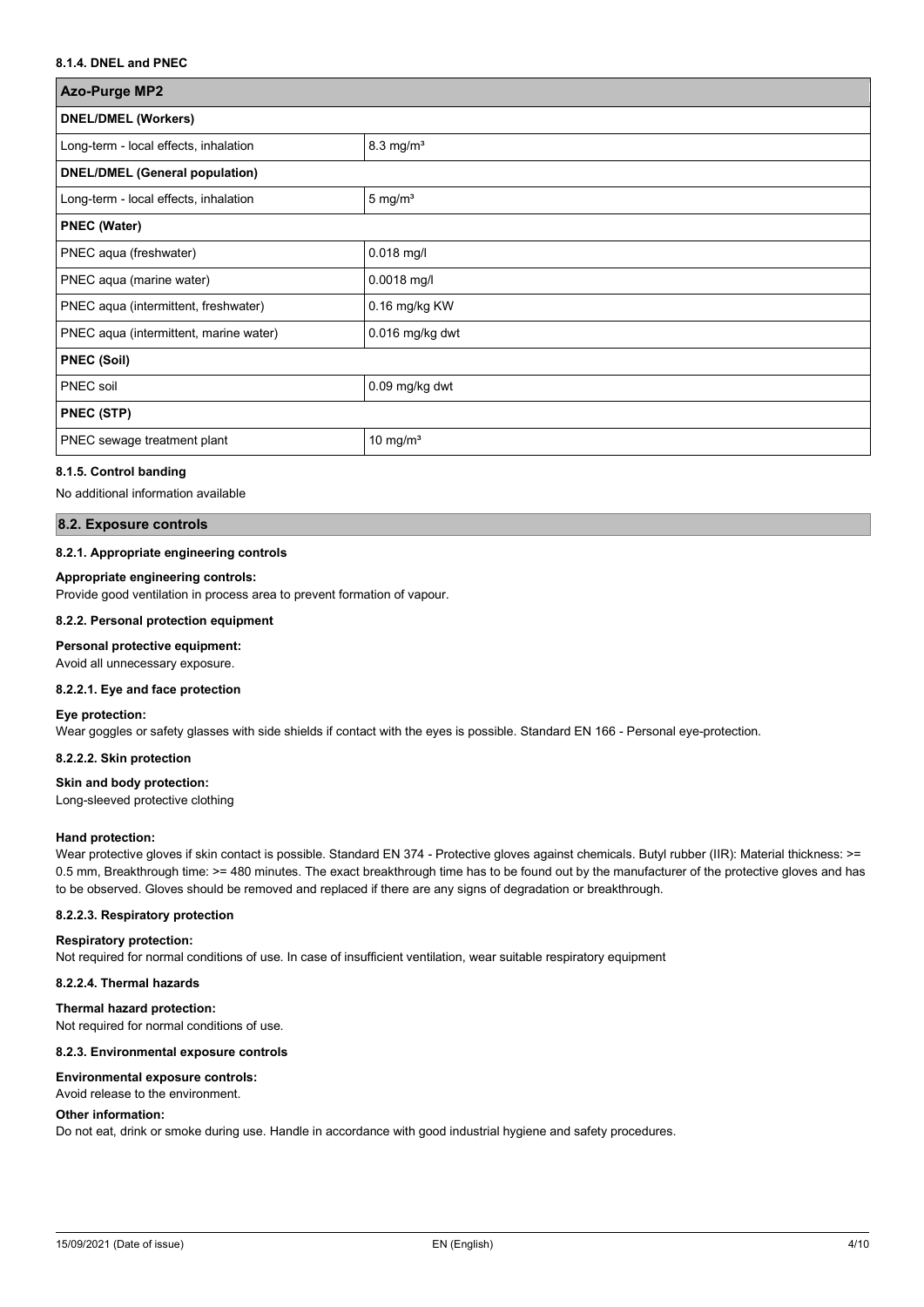# **9.1. Information on basic physical and chemical properties**

| Physical state                   | : Liquid                                    |  |
|----------------------------------|---------------------------------------------|--|
| Colour                           | : Colourless to pale yellow.                |  |
| Appearance                       | Liquid.                                     |  |
| Odour                            | : Sweet.                                    |  |
| Odour threshold                  | : Not available                             |  |
| Melting point                    | : $\approx 20$ °C                           |  |
| Freezing point                   | Not available                               |  |
| Boiling point                    | $195 - 230 °C$                              |  |
| Flammability                     | Not flammable, Capable of being set on fire |  |
| <b>Explosive properties</b>      | Not explosive.                              |  |
| Oxidising properties             | Not oxidising.                              |  |
| <b>Explosive limits</b>          | $: 0.9 - 8$ vol %                           |  |
| Lower explosive limit (LEL)      | : Not available                             |  |
| Upper explosive limit (UEL)      | Not available                               |  |
| Flash point                      | : $100 °C$                                  |  |
| Auto-ignition temperature        | 370 °C                                      |  |
| Decomposition temperature        | Not available                               |  |
| рH                               | Not available                               |  |
| Viscosity, kinematic             | Not available<br>$\sim$                     |  |
| Solubility                       | : Slightly soluble.                         |  |
|                                  | Water: 5.3 % @ 20°C                         |  |
| Log Kow                          | Not available                               |  |
| Vapour pressure                  | $0.2$ mm Hg                                 |  |
| Vapour pressure at 50 °C         | Not available                               |  |
| Density                          | Not available                               |  |
| Relative density                 | $1.076 - 1.096$ @ 20°C                      |  |
| Relative vapour density at 20 °C | Not available                               |  |
| Particle size                    | Not applicable                              |  |
| Particle size distribution       | Not applicable                              |  |
| Particle shape                   | Not applicable                              |  |
| Particle aspect ratio            | Not applicable                              |  |
| Particle aggregation state       | Not applicable                              |  |
| Particle agglomeration state     | Not applicable                              |  |
| Particle specific surface area   | Not applicable                              |  |
| Particle dustiness               | Not applicable                              |  |
|                                  |                                             |  |

# **9.2. Other information**

### **9.2.1. Information with regard to physical hazard classes**

No additional information available

#### **9.2.2. Other safety characteristics**

| Relative evaporation rate (butylacetate=1) | $\leq 0.1$  |
|--------------------------------------------|-------------|
| VOC content                                | $:$ ≤ 100 % |

# **SECTION 10: Stability and reactivity**

# **10.1. Reactivity**

Stable under recommended handling and storage conditions (see section 7).

# **10.2. Chemical stability**

Stable under recommended handling and storage conditions (see section 7).

#### **10.3. Possibility of hazardous reactions**

None known.

# **10.4. Conditions to avoid**

High temperature. Avoid ignition sources.

# **10.5. Incompatible materials**

Strong oxidising agents. Strong alkalis. Strong acids.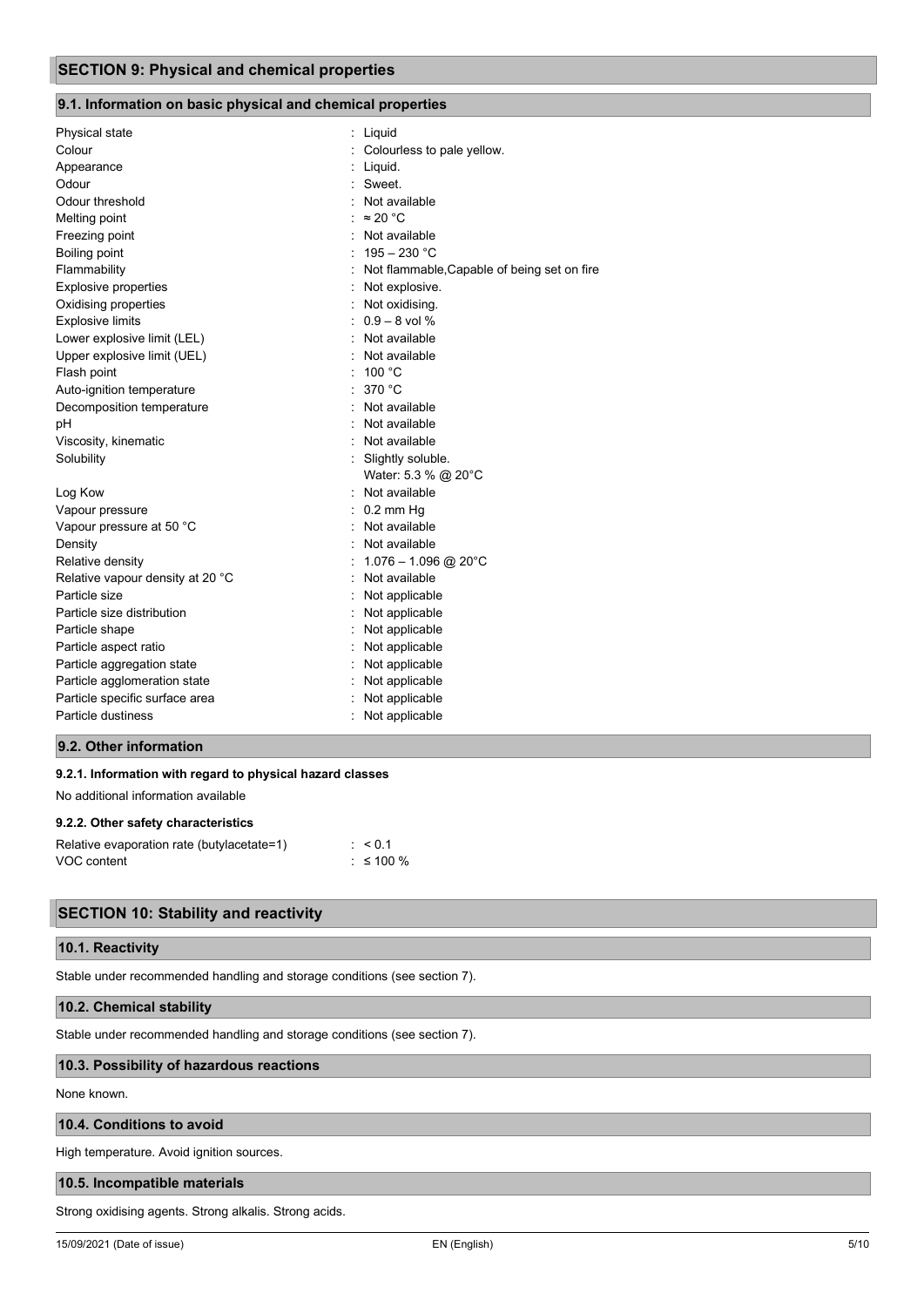Carbon monoxide. Carbon dioxide.

# **SECTION 11: Toxicological information**

| 11.1. Information on hazard classes as defined in Regulation (EC) No 1272/2008                                                                                                                     |                                                                                                                                                                                                                                                                                                                                                                                                                                                                                                                                                                                                                                    |  |
|----------------------------------------------------------------------------------------------------------------------------------------------------------------------------------------------------|------------------------------------------------------------------------------------------------------------------------------------------------------------------------------------------------------------------------------------------------------------------------------------------------------------------------------------------------------------------------------------------------------------------------------------------------------------------------------------------------------------------------------------------------------------------------------------------------------------------------------------|--|
| Acute toxicity (oral)<br>Acute toxicity (dermal)<br>Acute toxicity (inhalation)<br>Additional information                                                                                          | Not classified<br>Not classified<br>Not classified<br>Based on available data, the classification criteria are not met                                                                                                                                                                                                                                                                                                                                                                                                                                                                                                             |  |
| <b>Azo-Purge MP2</b>                                                                                                                                                                               |                                                                                                                                                                                                                                                                                                                                                                                                                                                                                                                                                                                                                                    |  |
| LD50 oral, rat                                                                                                                                                                                     | > 5000 mg/kg (OECD 423 method)                                                                                                                                                                                                                                                                                                                                                                                                                                                                                                                                                                                                     |  |
| LD50 dermal, rat                                                                                                                                                                                   | > 2000 mg/kg (OECD 402 method)                                                                                                                                                                                                                                                                                                                                                                                                                                                                                                                                                                                                     |  |
| LC50 inhalation, rat (mg/l)                                                                                                                                                                        | > 11 mg/l - 4 Hours (OECD 403 method)                                                                                                                                                                                                                                                                                                                                                                                                                                                                                                                                                                                              |  |
| Dimethyl Glutarate (1119-40-0)                                                                                                                                                                     |                                                                                                                                                                                                                                                                                                                                                                                                                                                                                                                                                                                                                                    |  |
| LD50 oral, rat                                                                                                                                                                                     | > 5000 mg/kg                                                                                                                                                                                                                                                                                                                                                                                                                                                                                                                                                                                                                       |  |
| LD50 dermal, rat                                                                                                                                                                                   | > 2000 mg/kg                                                                                                                                                                                                                                                                                                                                                                                                                                                                                                                                                                                                                       |  |
| LC50 inhalation, rat (mg/l)                                                                                                                                                                        | $> 11$ mg/l                                                                                                                                                                                                                                                                                                                                                                                                                                                                                                                                                                                                                        |  |
| Dimethyl Succinate (106-65-0)                                                                                                                                                                      |                                                                                                                                                                                                                                                                                                                                                                                                                                                                                                                                                                                                                                    |  |
| LD50 oral, rat                                                                                                                                                                                     | 6892 mg/kg                                                                                                                                                                                                                                                                                                                                                                                                                                                                                                                                                                                                                         |  |
| LD50 dermal. rat                                                                                                                                                                                   | > 2000 mg/kg                                                                                                                                                                                                                                                                                                                                                                                                                                                                                                                                                                                                                       |  |
| LC50 inhalation, rat (mg/l)                                                                                                                                                                        | > 5900 mg/l                                                                                                                                                                                                                                                                                                                                                                                                                                                                                                                                                                                                                        |  |
| dimethyl adipate (627-93-0)                                                                                                                                                                        |                                                                                                                                                                                                                                                                                                                                                                                                                                                                                                                                                                                                                                    |  |
| LD50 oral, rat                                                                                                                                                                                     | > 5000 mg/kg                                                                                                                                                                                                                                                                                                                                                                                                                                                                                                                                                                                                                       |  |
| LD50 dermal, rat                                                                                                                                                                                   | > 1000 mg/kg                                                                                                                                                                                                                                                                                                                                                                                                                                                                                                                                                                                                                       |  |
| LC50 inhalation, rat (mg/l)                                                                                                                                                                        | $> 11$ mg/l                                                                                                                                                                                                                                                                                                                                                                                                                                                                                                                                                                                                                        |  |
| Skin corrosion/irritation<br>Additional information<br>Serious eye damage/irritation                                                                                                               | Not classified<br>Based on available data, the classification criteria are not met<br>Not irritating to rabbits on cutaneous application (OECD 404 method)<br>Not classified                                                                                                                                                                                                                                                                                                                                                                                                                                                       |  |
| Additional information                                                                                                                                                                             | Based on available data, the classification criteria are not met                                                                                                                                                                                                                                                                                                                                                                                                                                                                                                                                                                   |  |
| Respiratory or skin sensitisation<br>Additional information<br>Germ cell mutagenicity<br>Additional information                                                                                    | Not irritating to rabbits on cutaneous application (OECD 405 method)<br>Not classified<br>Based on available data, the classification criteria are not met<br>LLNA (The Mouse Local Lymph Node Assessment): Negative (OECD 429 method)<br>Not classified<br>Based on available data, the classification criteria are not met<br>In vitro: Bacterial reverse mutation test (Ames test), S. typhimurium: Negative (with and<br>without metabolic activation)(OECD 471 method)<br>In vitro: Mammalian chromosome aberration test: Inconclusive<br>(OECD 473 method)<br>In vivo: Micronucleus test (mouse): Negative (OECD 474 method) |  |
| Carcinogenicity<br>Additional information<br>Reproductive toxicity<br>Additional information<br>STOT-single exposure<br>Additional information<br>STOT-repeated exposure<br>Additional information | Not classified<br>Based on available data, the classification criteria are not met<br>Not classified<br>Based on available data, the classification criteria are not met<br>NOAEC, Developmental toxicity, Inhalation, rat: 1 mg/l (OECD 414 method)<br>NOEC(P0), Effects on fertility, Inhalation, rat: 1 mg/l (OECD 415 method)<br>Not classified<br>Based on available data, the classification criteria are not met<br>Not classified<br>Based on available data, the classification criteria are not met                                                                                                                      |  |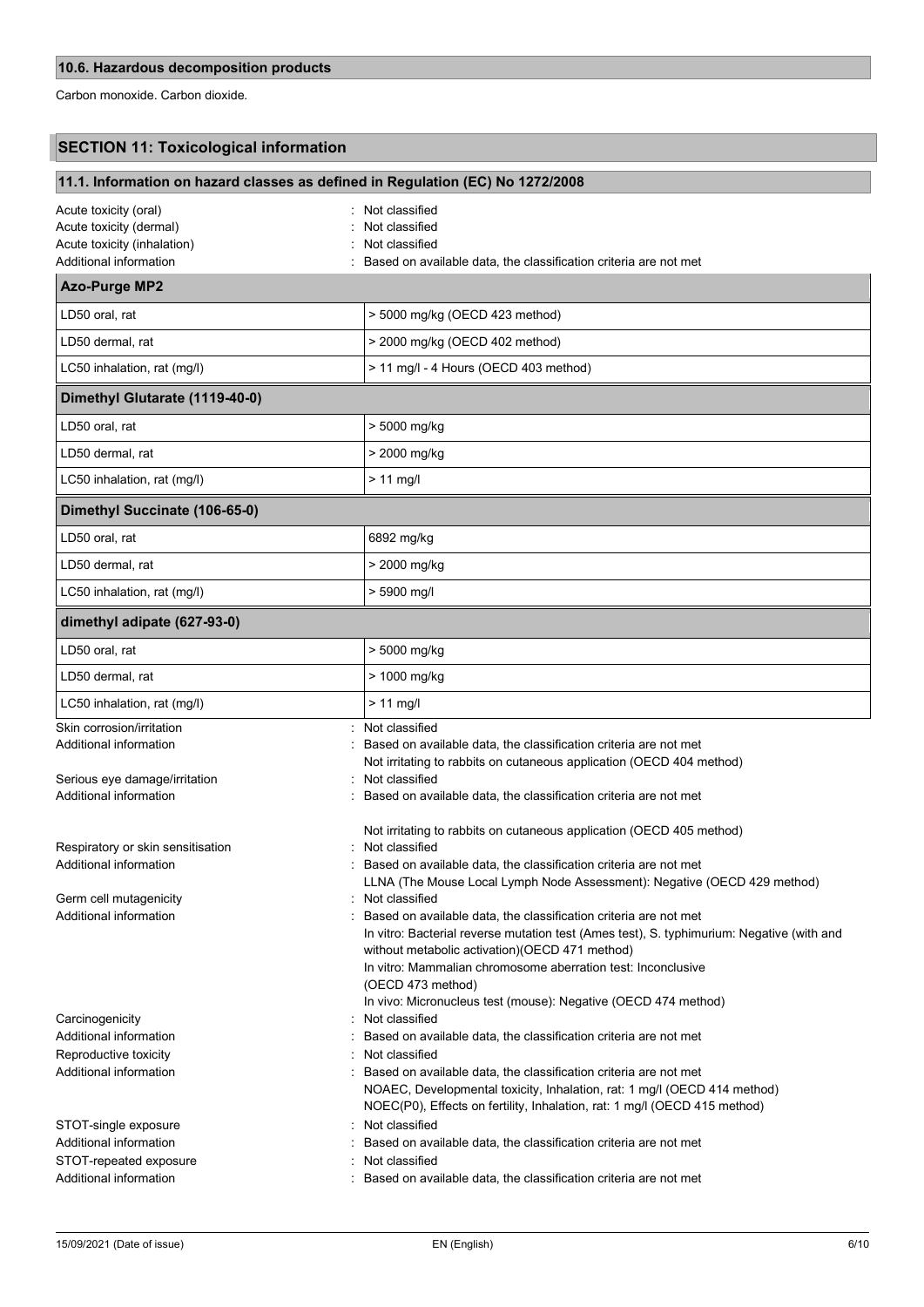| <b>Azo-Purge MP2</b>                                                |                                                                                                                    |  |
|---------------------------------------------------------------------|--------------------------------------------------------------------------------------------------------------------|--|
| NOEC, Inhalation, rat                                               | 50 mg/m <sup>3</sup> (90 days, OECD 413 method, respiratory system)                                                |  |
| NOEL, Dermal, rat                                                   | 1000 mg/kg bw/day (14 days, OECD 410 method, systemic effects)                                                     |  |
| Aspiration hazard                                                   | : Not classified                                                                                                   |  |
| Additional information                                              | Based on available data, the classification criteria are not met                                                   |  |
| 11.2. Information on other hazards                                  |                                                                                                                    |  |
| 11.2.1. Endocrine disrupting properties                             |                                                                                                                    |  |
| Adverse health effects caused by endocrine<br>disrupting properties | : No additional information available                                                                              |  |
| 11.2.2. Other information                                           |                                                                                                                    |  |
| Potential adverse human health effects and<br>symptoms              | : May cause slight irritation to the skin, May cause slight irritation to eyes, Ingestion may<br>cause discomfort. |  |

# **SECTION 12: Ecological information**

| 12.1. Toxicity                                                                                                                                                      |                                                        |  |  |  |
|---------------------------------------------------------------------------------------------------------------------------------------------------------------------|--------------------------------------------------------|--|--|--|
| Hazardous to the aquatic environment, short-term<br>: Not classified<br>(acute)<br>Hazardous to the aquatic environment, long-term<br>: Not classified<br>(chronic) |                                                        |  |  |  |
| <b>Azo-Purge MP2</b>                                                                                                                                                |                                                        |  |  |  |
| LC50 fish                                                                                                                                                           | 18 - 24 mg/l - 96 Hours (Pimephales promelas)          |  |  |  |
| EC50 Daphnia                                                                                                                                                        | 112 - 150 mg/l - 48 Hours (Daphnia magna)              |  |  |  |
| EC50 72h - Algae [1]                                                                                                                                                | > 85 mg/l -72 Hours (Pseudokirchneriella subcapitata)  |  |  |  |
| NOEC chronic algae                                                                                                                                                  | 36 mg/l -72 Hours (Pseudokirchneriella subcapitata)    |  |  |  |
| Dimethyl Glutarate (1119-40-0)                                                                                                                                      |                                                        |  |  |  |
| LC50 fish                                                                                                                                                           | 30.9 ppm - 96 Hours (Lepomis macrochirus)              |  |  |  |
| EC50 Daphnia                                                                                                                                                        | 112 - 150 - 48 Hours (Daphina magna)                   |  |  |  |
| EC50 72h - Algae [1]                                                                                                                                                | > 85 mg/l -72 Hours (Psuedokirchnerilella subcapitata) |  |  |  |
| NOEC (chronic)                                                                                                                                                      | 36 mg/l -72 Hours (Psuedokirchnerilella subcapitata)   |  |  |  |
| Dimethyl Succinate (106-65-0)                                                                                                                                       |                                                        |  |  |  |
| LC50 fish                                                                                                                                                           | 50 - 100 - 96 Hours (Danio rerio)                      |  |  |  |
| EC50 Daphnia                                                                                                                                                        | 50 - 100 - 48 Hours (Daphina magna)                    |  |  |  |
| dimethyl adipate (627-93-0)                                                                                                                                         |                                                        |  |  |  |
| LC50 fish                                                                                                                                                           | 27.5 - 37.5 mg/l - 96 Hours (lepomis macrochirus)      |  |  |  |
| EC50 Daphnia                                                                                                                                                        | 72 mg/l - 48 Hours (Daphina magna)                     |  |  |  |
| 12.2. Persistence and degradability                                                                                                                                 |                                                        |  |  |  |
| <b>Azo-Purge MP2</b>                                                                                                                                                |                                                        |  |  |  |
| Persistence and degradability                                                                                                                                       | Readily biodegradable.                                 |  |  |  |
| Dimethyl Glutarate (1119-40-0)                                                                                                                                      |                                                        |  |  |  |
| Persistence and degradability                                                                                                                                       | Readily biodegradable.                                 |  |  |  |
| Dimethyl Succinate (106-65-0)                                                                                                                                       |                                                        |  |  |  |
| Persistence and degradability                                                                                                                                       | Readily biodegradable.                                 |  |  |  |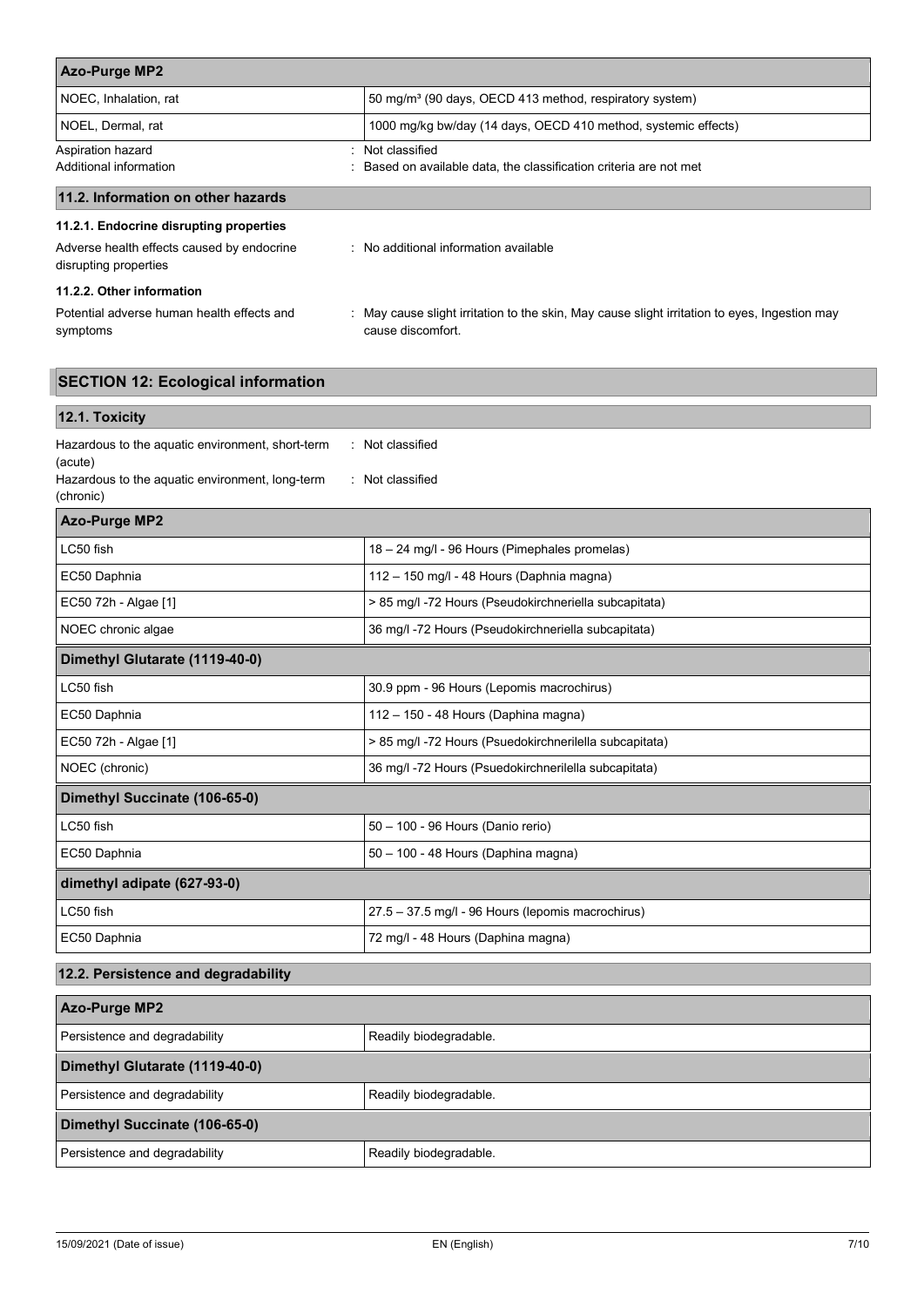| dimethyl adipate (627-93-0)                                                            |                                                                                                                                                                                                  |
|----------------------------------------------------------------------------------------|--------------------------------------------------------------------------------------------------------------------------------------------------------------------------------------------------|
| Persistence and degradability                                                          | Readily biodegradable.                                                                                                                                                                           |
| 12.3. Bioaccumulative potential                                                        |                                                                                                                                                                                                  |
| <b>Azo-Purge MP2</b>                                                                   |                                                                                                                                                                                                  |
| Bioaccumulative potential                                                              | No information available.                                                                                                                                                                        |
| Dimethyl Glutarate (1119-40-0)                                                         |                                                                                                                                                                                                  |
| Log Pow                                                                                | $0.49(20^{\circ}C)$                                                                                                                                                                              |
| Dimethyl Succinate (106-65-0)                                                          |                                                                                                                                                                                                  |
| BCF - Fish [1]                                                                         | 3.16 l/kg                                                                                                                                                                                        |
| Log Pow                                                                                | $0.33(40^{\circ}C)$                                                                                                                                                                              |
| dimethyl adipate (627-93-0)                                                            |                                                                                                                                                                                                  |
| Log Pow                                                                                | 1.4 (22 $°C$ )                                                                                                                                                                                   |
| 12.4. Mobility in soil                                                                 |                                                                                                                                                                                                  |
| <b>Azo-Purge MP2</b>                                                                   |                                                                                                                                                                                                  |
| Ecology - soil                                                                         | No information available.                                                                                                                                                                        |
| Dimethyl Glutarate (1119-40-0)                                                         |                                                                                                                                                                                                  |
| Log Koc                                                                                | $0.7176 - 1.0649$                                                                                                                                                                                |
| Dimethyl Succinate (106-65-0)                                                          |                                                                                                                                                                                                  |
| Log Koc                                                                                | 1.4                                                                                                                                                                                              |
| 12.5. Results of PBT and vPvB assessment                                               |                                                                                                                                                                                                  |
| <b>Azo-Purge MP2</b>                                                                   |                                                                                                                                                                                                  |
| This substance/mixture does not meet the PBT criteria of REACH regulation, annex XIII  |                                                                                                                                                                                                  |
| This substance/mixture does not meet the vPvB criteria of REACH regulation, annex XIII |                                                                                                                                                                                                  |
| 12.6. Endocrine disrupting properties                                                  |                                                                                                                                                                                                  |
| No additional information available                                                    |                                                                                                                                                                                                  |
| 12.7. Other adverse effects                                                            |                                                                                                                                                                                                  |
| No additional information available                                                    |                                                                                                                                                                                                  |
| <b>SECTION 13: Disposal considerations</b>                                             |                                                                                                                                                                                                  |
| 13.1. Waste treatment methods                                                          |                                                                                                                                                                                                  |
| Waste disposal recommendations                                                         | : Dispose in a safe manner in accordance with local/national regulations. The correct waste<br>code must be determined by the producer of the waste, based on how the waste has been<br>produced |

produced. Ecology - waste materials **Ecology - waste materials** : Avoid release to the environment.

# **SECTION 14: Transport information**

In accordance with ADR / IMDG / IATA

| 14.1. UN number or ID number |                            |  |
|------------------------------|----------------------------|--|
| UN-No. (ADR)                 | $\therefore$ Not regulated |  |
| UN-No. (IMDG)                | $:$ Not regulated          |  |
| UN-No. (IATA)                | : Not regulated            |  |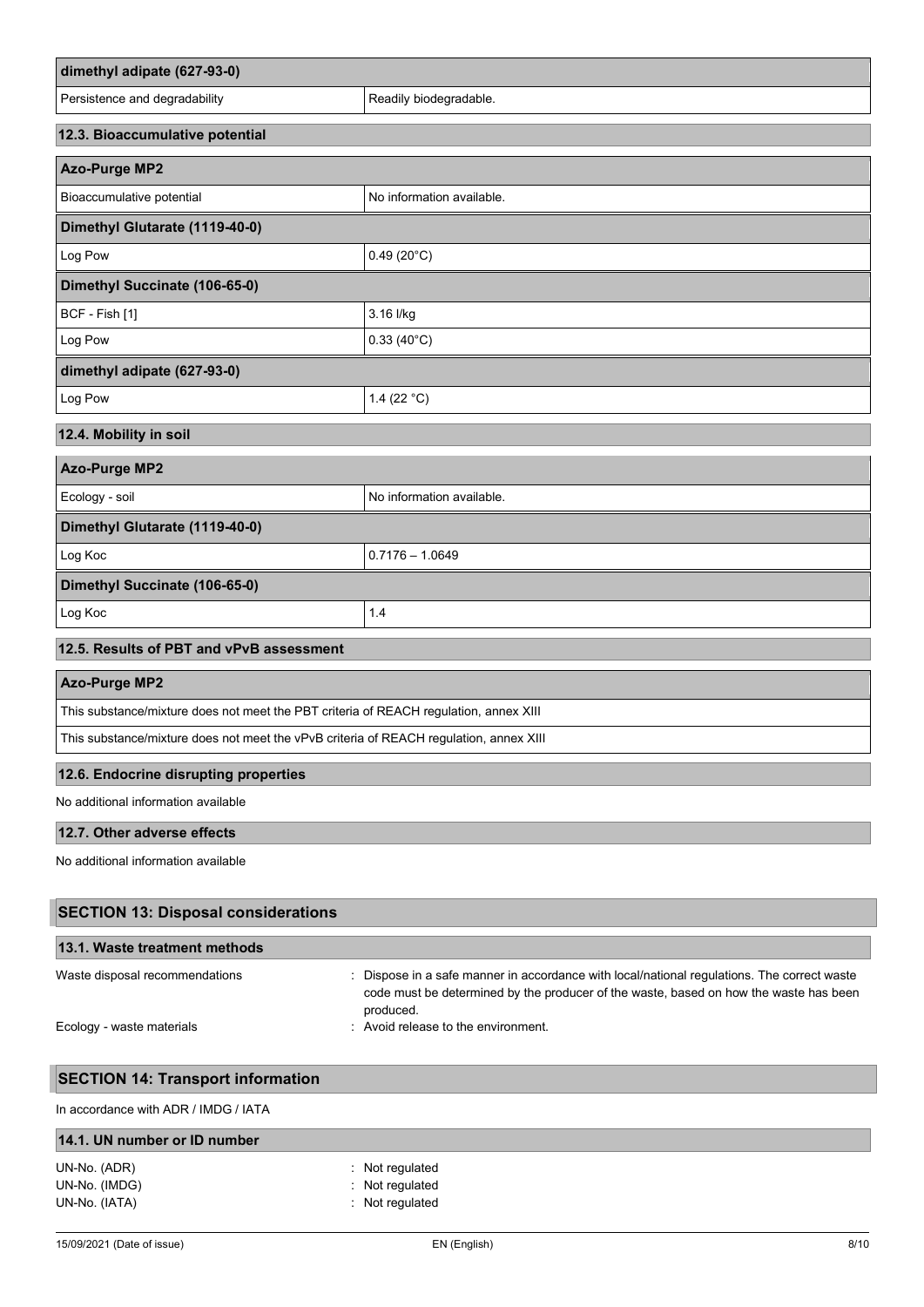| 14.2. UN proper shipping name                                                      |                                                     |  |
|------------------------------------------------------------------------------------|-----------------------------------------------------|--|
| Proper Shipping Name<br>Proper Shipping Name (IMDG)<br>Proper Shipping Name (IATA) | : Not regulated<br>Not regulated<br>: Not regulated |  |
| 14.3. Transport hazard class(es)                                                   |                                                     |  |
| <b>ADR</b>                                                                         |                                                     |  |
| Transport hazard class(es) (ADR)                                                   | : Not regulated                                     |  |
| <b>IMDG</b><br>Transport hazard class(es) (IMDG)                                   | : Not regulated                                     |  |
| <b>IATA</b>                                                                        |                                                     |  |
| Transport hazard class(es) (IATA)                                                  | : Not regulated                                     |  |
| 14.4. Packing group                                                                |                                                     |  |
| Packing group                                                                      | : Not regulated                                     |  |
| Packing group (IMDG)                                                               | Not regulated                                       |  |
| Packing group (IATA)                                                               | : Not regulated                                     |  |
| 14.5. Environmental hazards                                                        |                                                     |  |
| Dangerous for the environment                                                      | : No                                                |  |
| Marine pollutant                                                                   | : No                                                |  |
| Other information                                                                  | : No supplementary information available            |  |
| 14.6. Special precautions for user                                                 |                                                     |  |
| <b>Overland transport</b><br>Not regulated                                         |                                                     |  |
| <b>Transport by sea</b><br>Not regulated                                           |                                                     |  |
| Air transport                                                                      |                                                     |  |
| Not regulated                                                                      |                                                     |  |
| 14.7. Maritime transport in bulk according to IMO instruments                      |                                                     |  |

Not applicable

# **SECTION 15: Regulatory information**

# **15.1. Safety, health and environmental regulations/legislation specific for the substance or mixture**

#### **15.1.1. EU-Regulations**

No REACH Annex XVII restrictions

Azo-Purge MP2 is not on the REACH Candidate List

Azo-Purge MP2 is not on the REACH Annex XIV List

Azo-Purge MP2 is not subject to Regulation (EU) No 649/2012 of the European Parliament and of the Council of 4 July 2012 concerning the export and import of hazardous chemicals.

Azo-Purge MP2 is not subject to Regulation (EU) No 2019/1021 of the European Parliament and of the Council of 20 June 2019 on persistent organic pollutants

VOC content : ≤ 100 %

# **15.1.2. National regulations**

No additional information available

# **15.2. Chemical safety assessment**

No chemical safety assessment has been carried out